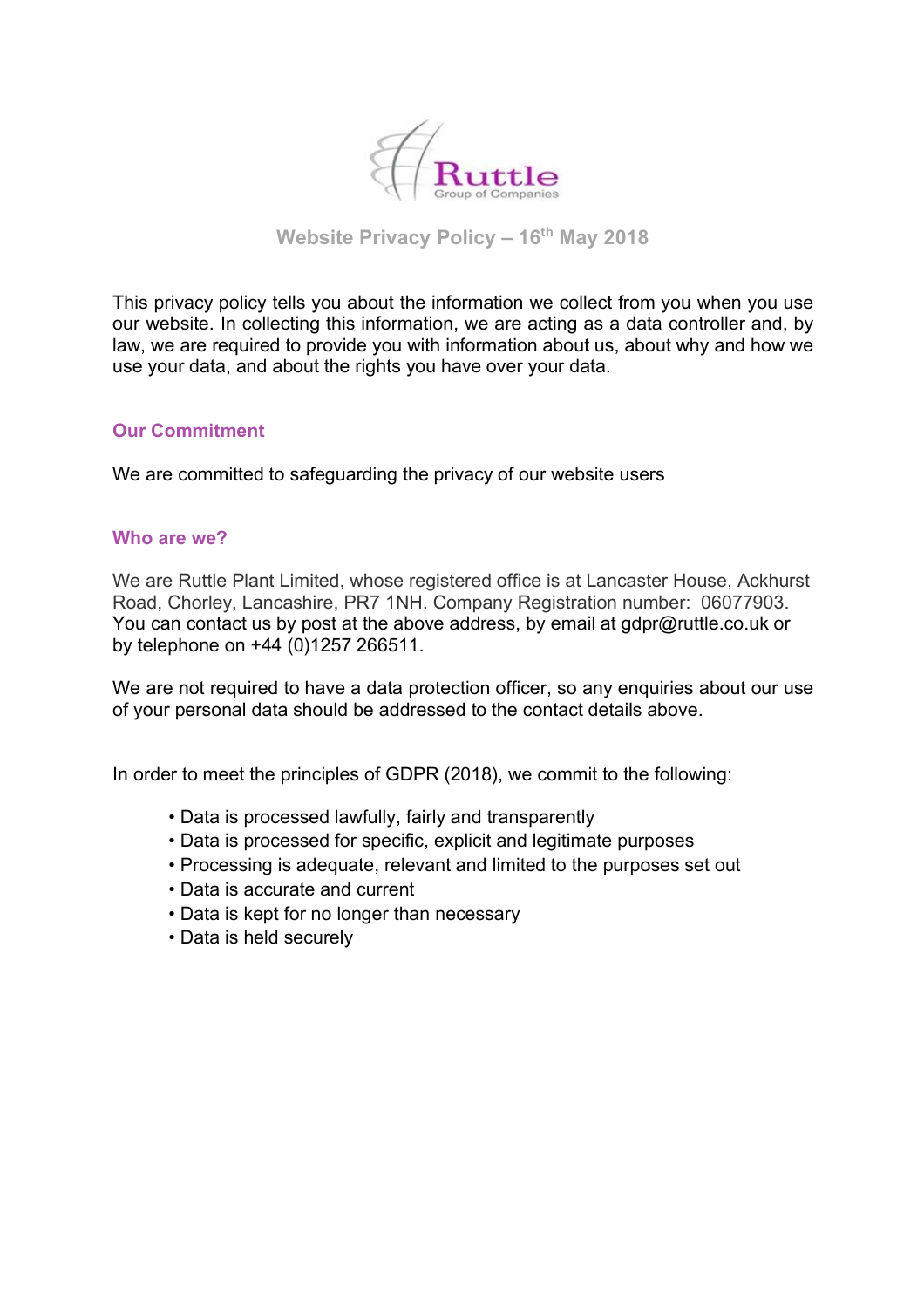**How we use your information**

When you use our website

When you submit an enquiry via our website

[When you request a quotation from our website](#page-2-0)

[When you request to open an account from our website](#page-2-0)

[Your rights as a data subject](#page-3-0)

[Your right to complain](#page-3-0)

[Updates to this privacy policy](#page-4-0)

**When you use our website**

When you use our website to browse our products and services and view the information we make available, a number of cookies are used by us and by third parties to allow the website to function, to collect useful information about visitors and to help to make your user experience better.

In so far as those cookies that are not strictly necessary for the functioning of our website and services we will ask for your consent to our use of cookies when you first visit our website.

For more information about our use of cookies, please see our Cookie Policy.

#### **When you submit a general enquiry via our website**

When you submit an enquiry via our website, we ask you for your name, company name, contact telephone number and email address, country and county details.

We use this information to respond to your query, including providing you with any requested information about our products and services. We may also email you several times after your enquiry in order to follow up on your interest and ensure that we have answered it to your satisfaction. We will do this based on our legitimate interest in providing accurate information you have requested.

Your enquiry is stored and processed in the first instance via our cloud mail server and subsequently on our file server which is firewall protected.

We do not use the information you provide to make any automated decisions that might affect you.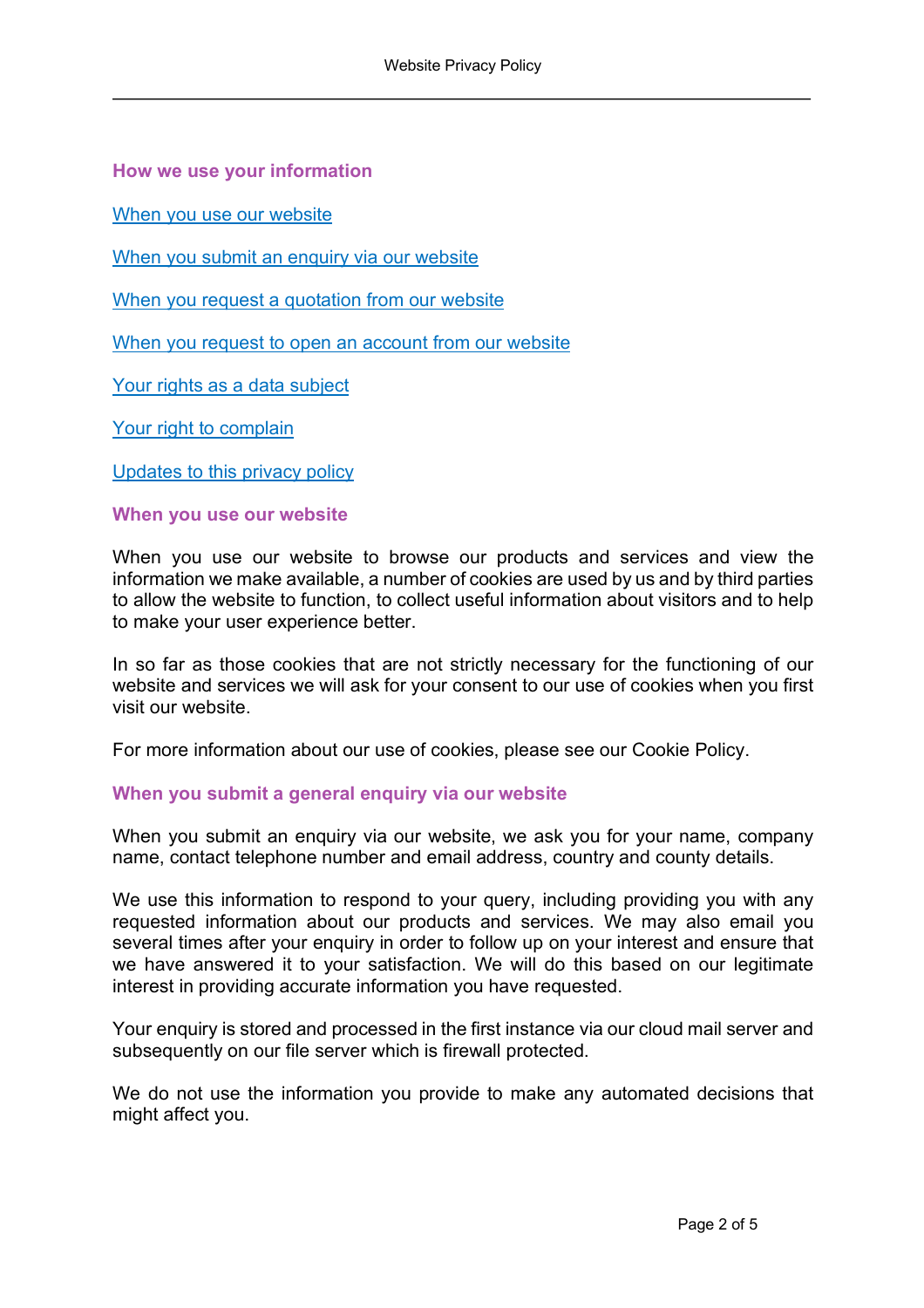<span id="page-2-0"></span>We keep enquiry emails for two years, after which they are securely archived and kept for three years, when we delete them.

We will not share your information for marketing purposes.

### **When you request a quotation from our website**

When you submit a request for a quotation via our website, we ask you for your name. company name, contact telephone number and email address.

We use this information to respond to your query, including providing you with any requested information about our products and services, as part of our presales activity. We may also email you several times after your enquiry in order to follow up on your interest and ensure that we have answered it to your satisfaction.

In addition to the above, should you agree, we may update with you with products and services that we offer from time to time, on the basis of legitimate interest.

We keep enquiry emails for two years, after which they are securely archived and kept for seven years, when we delete them, in line with HMRC requirements.

We do not use the information you provide to make any automated decisions that might affect you.

We will not share your information for marketing purposes.

### **When you request to open an account from our website**

When you set up an account, we ask you for your company name, trading address, telephone number, fax number, email address, company status, company registration number and office, names and addresses of partners proprietor as appropriate, date of incorporation/years of trading, contact name, email address, bank details, trade references, acceptance of terms and authorised signatory.

We require this information to manage your account in order to deliver our equipment, services, process payment and fulfil our contract with you.

In addition to the above, should you agree, we may update with you with products and services that we offer from time to time. The basis under which we do this is legitimate interest.

You have the right to request to withdraw consent for these updates.

Your information is stored and processed on our fileserver which is firewall protected.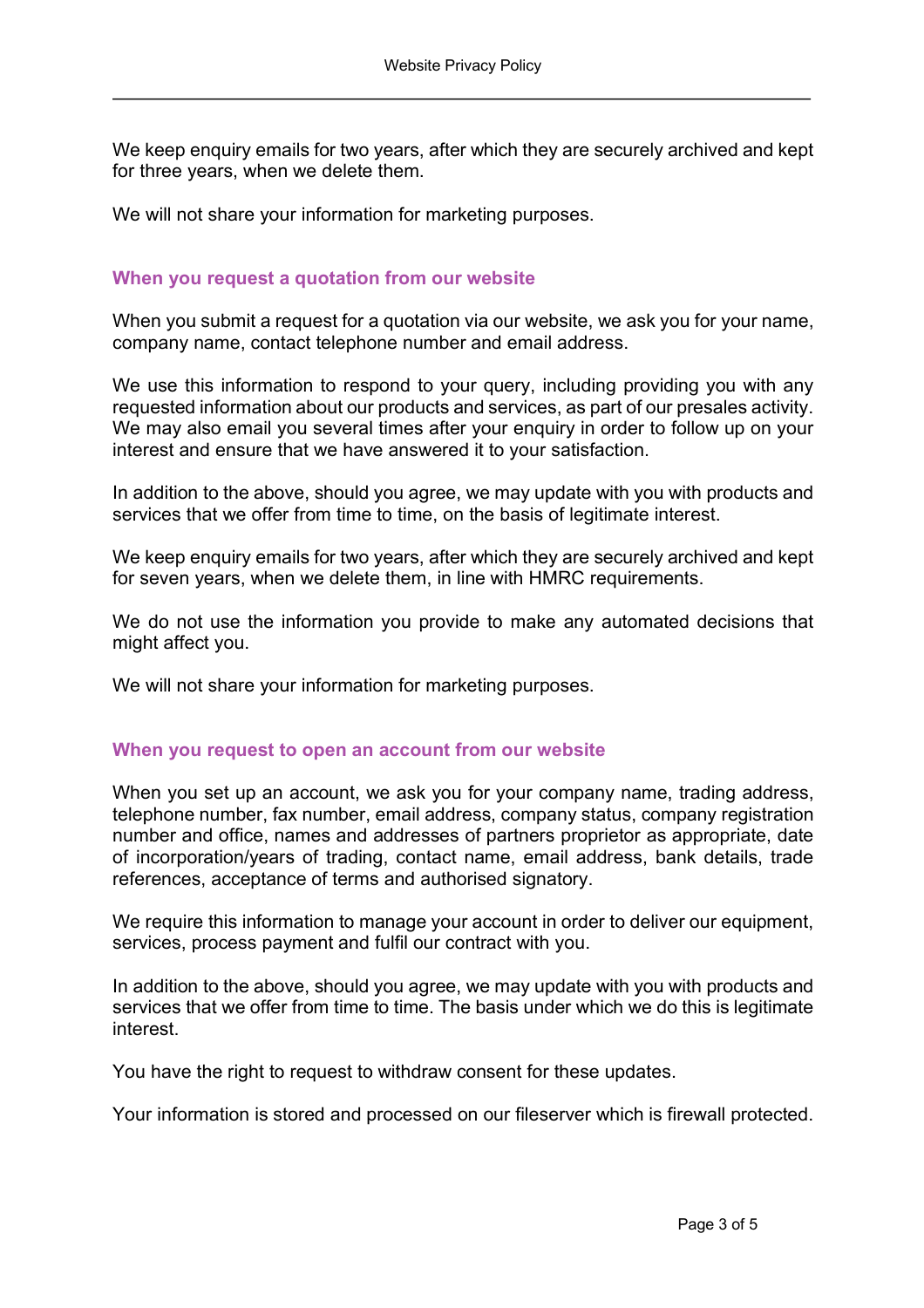<span id="page-3-0"></span>Your information is stored for seven years after your last order, after which it is deleted, in line with HMRC requirements.

We will not share your information for marketing purposes.

# **Your rights as a data subject**

By law, you can ask us what information we hold about you, and you can ask us to correct it if it is inaccurate.

If we are processing your personal data for reasons of to fulfil a contract, you can ask us to give you a copy of the information in a machine-readable format so that you can transfer it to another provider.

If we are processing your personal data for reasons of legitimate interest, you can request that your data be erased.

You have the right to ask us to stop using your information for a period of time if you believe we are not doing so lawfully.

Finally, in some circumstances you can ask us not to reach decisions affecting you using automated processing or profiling.

To submit a request regarding your personal data by email, post or telephone, please use the contact information provided above in the Who Are We section of this policy.

# **Your right to complain**

If you have a complaint about our use of your information, we would prefer you to contact us directly in the first instance so that we can address your complaint. However, you can also contact the Information Commissioner's Office via their website at www.ico.org.uk/concerns or write to them at:

Information Commissioner's Office Wycliffe House Water Lane Wilmslow Cheshire SK9 5AF